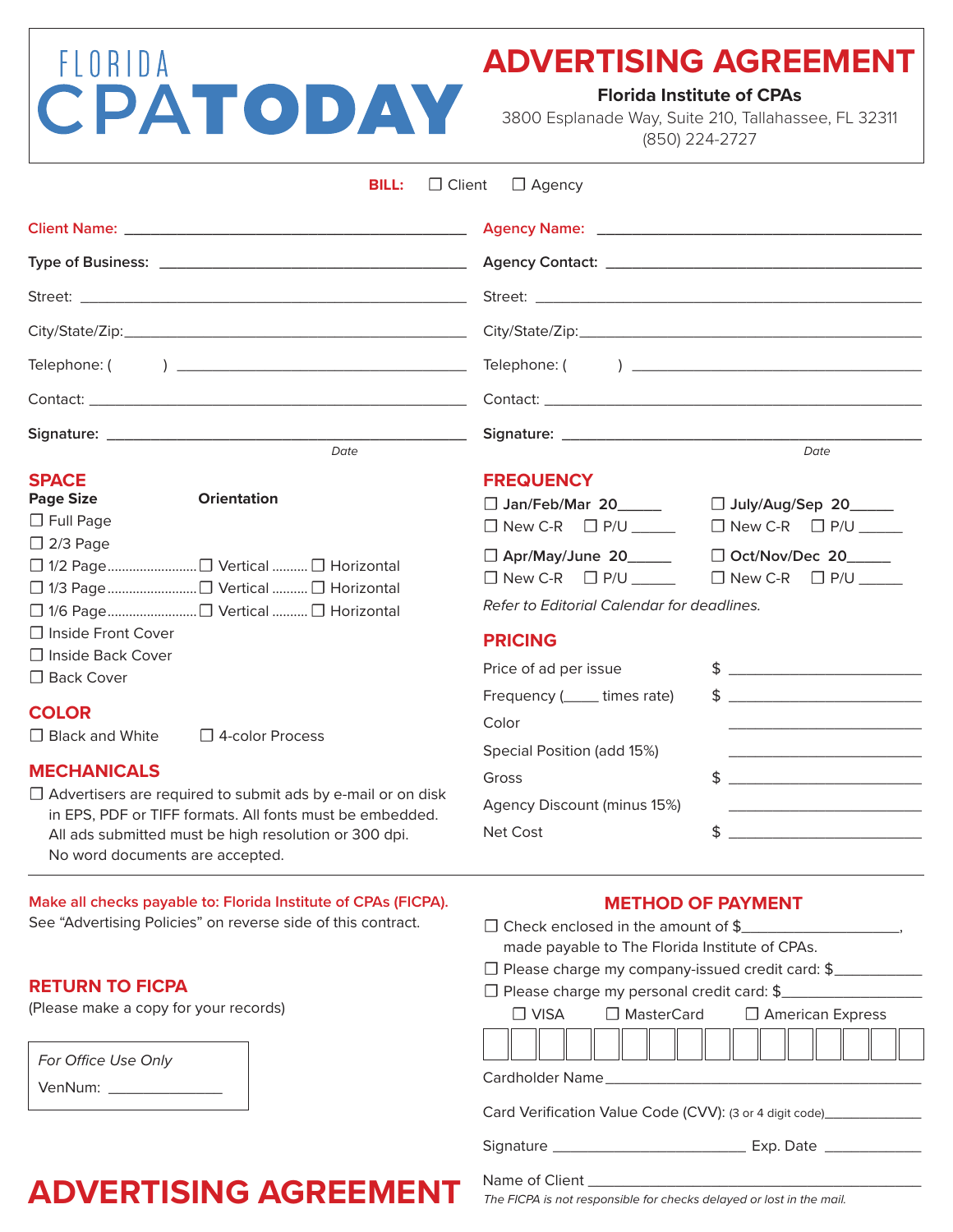#### **PUBLISHER'S EDITORIAL STATEMENT**

*Florida CPA Today* is published bi-monthly for the members of the FICPA. The editorial focus is on the latest developments in Florida's accounting profession, featuring topics on the profession's newsmakers, legislative happenings, Board of Accountancy actions, and special events. Additionally, *Florida CPA Today* offers regular features on international, federal and state taxation, accounting and auditing, management and business consulting, technology, financial planning, and other business and financial areas.

#### **CLOSING DATES, COPY RESPONSIBILITY, AND CONDITIONS**

All signed advertising agreements and first-time payments must be received by the first day of the month, two months prior to publication. All verbal orders are considered binding unless canceled prior to space closing date.

All advertising materials/artwork must be submitted by the fifteenth of the month, one and one-half months prior to publication. The last similar-sized insertion shall run if new copy is not received by closing date.

Insertion orders should be provided for every advertisement. However, publisher will not be bound by any conditions, printed or otherwise, on advertiser or agency insertion orders when such conditions conflict with the terms and conditions of publisher's rote card or advertising policies.

#### **AGENCY COMMISSION**

A 15 percent commission off the gross rate (space, color, and special position charges) is paid to any recognized advertising agency provided all previous invoices are paid. Recognized advertising agencies are defined as those with three or more active clients.

#### **BILLING PROCEDURES**

Frequency rates are based on the number of insertions within a 12-month period from the date of first insertion. Advertisers that fail to fulfill frequency will be short-rated. Advertisers that do not submit signed advertising agreements will be billed at the one-time rate. Spreads are counted as two insertions.

#### **GENERAL RATE POLICY**

All advertising agreements and copy are subject to the approval of the publisher. All agreements are accepted due to the provisions of the current rate card. Rates are subject to change upon notice from the publisher. Contract advertisers will be protected from rote increases for the duration of their written contract. Two or more advertisers are not permitted to use space under the same contract.

#### **PAYMENT TERMS**

All invoices are payable upon receipt. **First-time advertisers are required to pay in advance.** Publisher reserves the right to decline placement of future advertising if billings remain unpaid. Accounts are subject to one and one-half (1.5) percent interest added to balance due after 30 days that billings remain delinquent. In the event the advertiser or agency fails to make payment for a dvertising, the advertiser agrees to pay all costs of collection, including reasonable attorney's fees, and waives the privilege of venue in any suit for collection that may be brought by the publisher.

#### **CANCELLATION POLICY**

**No cancellations may be made unless received in writing on or before the closing date.** Cancellation of space reservation for any reason by the advertiser or agency will be short-rated for the remainder of the contract period. Changes in orders may be made at the cost of the advertiser or its agency after the reservation closing date as long as no disruption in the magazine's schedule occurs. **PRODUCTION MATERIALS**

*Mechanicals:* Advertisers are required to submit ads by e-mail or on disk in EPS, PDF or TIFF formats. All fonts must be embedded. All ads submitted must be

high resolution or 300 dpi. No word documents are accepted.

*Proofs:* Color ads must be accompanied by a color proof.

*Important Note:* Publisher does not compose, build, typeset, or correct any advertising.

#### **PRINTING AND BINDING**

Four-color heat-set web press, saddle-stitched.

#### **SCREENS**

#### 150 line screen.

#### **BLEEDS**

There is no additional charge for bleeds. However, type and essential material must be kept 1/4 inch in from trim size on any bleed ad.

#### **SPECIAL POSITION**

The positioning of advertisements is at the discretion of the publisher. Requests for special position are given consideration, but are not guaranteed unless a special position premium is paid. To guarantee special position, add 15 percent

to the total gross cost of the ad. The center spread is not available for special positioning. Special position ads are positioned on a first-come basis. Contact the editor for availability.

#### **COLOR**

Please see the current rate card for pricing information. Back covers must be four-color process.

#### **SHIPPING INSTRUCTIONS**

For U.S. Mail and Express Delivery: *Florida CPA Today* Florida Institute of CPAs

3800 Esplanade Way, Suite 210, Tallahassee, FL 32311

#### **ADVERTISING POLICY STATEMENT**

- 1) As used in this section entitled "Advertising Policy Statement," the term publisher shall refer to *Florida CPA Today*, and the term advertiser shall refer to the advertiser or agency.
- 2) The FICPA will publish all advertising in keeping with the publication's standards of ethical propriety, legality, and good taste. Examples of inappropriate advertising include, but are not limited to, the following:
	- a. paid political advertisements of persons seeking elective office; b. advertising for products or services that are illegal or whose movement
	- in interstate commerce is illegal; or
	- c. advertising relating to contests, lotteries, or the offering of prizes based on chance, unless clearance is obtained from the U.S. Postal Service.
- 3) Advertising is not accepted by which the advertiser violated or enables another to violate the law and/or rules of the Florida Board of Accountancy. The opinions and interpretations of the FICPA staff, general counsel, and appropriate FICPA committees charged with authority to interpret the codes will be considered controlling.
- 4) If the advertising of a product or service is prohibited or regulated in a state or states, but not in all states or by federal law, the publisher reserves the right to reject the advertising unless proper disclaimers are included in the copy regarding the validity of the advertising in the restricting states.
- 5) Advertising must not contain material or be designed in a manner that would jeopardize the third-class bulk mail permit status of the publication. The publisher reserves the right to obtain clearance from the U.S. Postal Service.
- 6) If an advertisement offers the sale of a product by mail order, the publisher reserves the right to examine the product a purchaser will receive.
- 7) The publisher reserves the right to request partial or full payment before publishing advertising.
- 8) Publisher shall have the right to hold advertiser and/or its advertising agency jointly and severally liable for such monies as are due and payable to the publisher for advertising that advertiser or its agent ordered and was published.
- 9) Any attempt to simulate the publication's format is prohibited. All advertising is subject to approval by the publisher when copy resembles editorial matter.
- 10) Publisher reserves the right to include the words "Paid Advertisement" in any advertisement the publisher deems necessary.

#### **Also, the following Publishers Protective Clause has been adopted:**

(Advertiser) warrants, represents and guarantees that it is authorized to publish the entire contents and subject matter of the advertisements covered by this contract (including, but not limited, to text, sketches, representations, labels, maps, illustrations, trademarks or other copyrighted matter) in consideration of publisher's acceptance of such advertisement for publication. (Advertiser) shall indemnify and hold harmless the publisher from and against all liability, loss, damages or expense, including reasonable attorney's fees, resulting from claims, actions or proceedings based on the contents or subject matter of such advertisements (including, but not limited to, claims or actions based upon copyright infringement, unauthorized use of names, illustrations or libelous statements) without limitations on such indemnity. Publisher shall give (Advertiser) written notice of any claim with respect to the subject matter of this indemnification agreement.

**Further, the following Limitation on Publishers Liability for Error or Omission was adopted:** Publisher's liability to (Advertiser) on account of errors in or omissions of the advertising material described herein shall in no event exceed the amount of publisher's regular charges for insertion of the advertisement that was omitted or in which the error occurred in the issue or issues of *Florida CPA Today* in which said advertisement was or was not to have been published. (Revised Jan. 08)